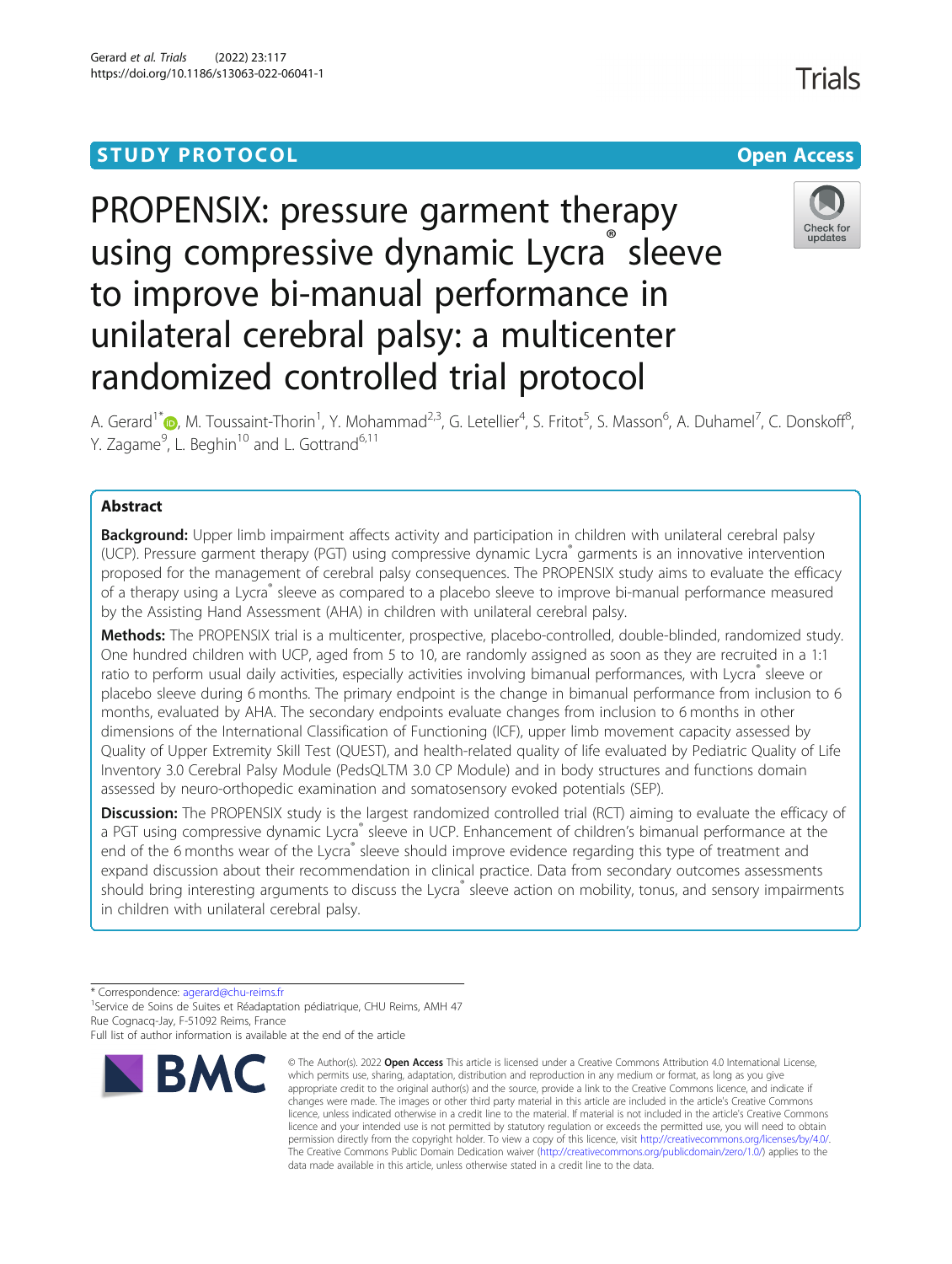## Trial registration: [ClinicalTrials.gov](http://clinicaltrials.gov) [NCT02086214](https://clinicaltrials.gov/ct2/show/NCT02086214). Retrospectively registered on March 13, 2014

Trial status: Study start data: December 2012. Recruitment status: completed. Primary completion date: April 2021. Estimated study completion date: December 2022. Protocol version 10 (date: February 2018).

Keywords: Cerebral palsy, Upper limb, Children, Splint, Orthotic device, Randomized controlled trial, Placebo, Pressure garment therapy, Compressive dynamic Lycra® sleeve, Bimanual performance

## Introduction

Cerebral palsy is a neurodevelopmental disorder caused by nonprogressive lesions in the immature brain occurring before, during, or after birth. It is the most common physical disability in childhood, with a stable prevalence of 2 per 1000 live births [\[1](#page-10-0)]. Unilateral cerebral palsy (UCP) represents 20 to 30% of spastic cerebral palsy [[2\]](#page-10-0).

Arm and hand dysfunctions are the main problems in UCP. These troubles depend on several factors, including the extent of sensory loss, severity of paresis, degree of spasticity or presence of retractions, and whether or not dystonic movements are present [[3\]](#page-10-0). It is estimated that 40 to 90% of children with spastic UCP have impaired somatosensory function [[4,5\]](#page-10-0). Correlations between the magnitude of somatosensory dysfunction and movement impairments have been established [\[6](#page-10-0)[,7](#page-11-0)]. Abnormal processing of somatosensory stimuli is suspected to contribute to poor cortical feedback during probabilistic learning of movement, providing imprecise or incorrect inferential data [\[8](#page-11-0)–[10\]](#page-11-0).

Cerebral palsy affects every dimension of the International Classification of Functioning (ICF). This framework is now guiding the evaluation and management of the children's disability. Upper limb dysfunction is considered to be the main impairment that limits activity and restricts participation in hemiplegic children. Recent reviews and meta-analyses provide evidence-based arguments to guide the management of cerebral palsy [[11](#page-11-0)–[13](#page-11-0)]. The most frequently cited interventions for upper limb management are constraint-induced movement therapy (CIMT), bimanual training, interventions using new technologies (virtual reality and computerbased training therapy intervention), and botulinum toxin combined with specific interventions [[14\]](#page-11-0). Splinting is one of the usual treatment strategies in cerebral palsy. Static, semi-dynamic, and dynamic splints are used among several purposes: prevent deformities, improve posture and movement, and facilitate functional performance [\[15](#page-11-0)].

Among dynamic splints, pressure garment therapy (PGT) is an innovative therapy using compressive dynamic Lycra garments. Lycra is a synthetic elastane fiber used in the confection of tailor-made close-fitting garments. The Lycra fabric is used to create a constant pressure and deliver a neutral heat on the concerned body part. Mechanical properties of Lycra garments have been established in studies involving healthy and hemiplegic adult subjects [\[16,17](#page-11-0)]. In children with cerebral palsy, previous studies advocate that pressure garment therapy (PGT) using compressive dynamic Lycra® garments can improve postural alignment, joint stability, and movement efficiency and can enhance posture, balance, coordination, gross motor function, hand function, and gait of children with cerebral palsy and other health conditions  $[18–23]$  $[18–23]$  $[18–23]$ . The interest for using compressive dynamic Lycra® garments reside in the fact that they are soft in nature and provide support while allowing movement.

Several mechanisms are proposed to explain how Lycra garments act. They are thought to decrease spasticity by prolonged stretch and cutaneous stimulation from tight skin contact which provides neutral heat. By decreasing hypertonia in spastic muscles, Lycra sleeve utilization on the impaired upper extremity should allow a better control of antagonist muscles (elbow and wrist extensors for example). In addition, the homogenous pression applicated by Lycra<sup>®</sup> garments can modulate the sensory input and improve the sense of joint position and body awareness by stimulating mechanical receptors [[20,24\]](#page-11-0). Despite nearly 30 years of research, pressure garment therapy has a low level of evidence in cerebral palsy management. One main reason is the lack of large randomized controlled trials (RCT). More studies are needed, especially high-quality studies focusing on functioning, in all dimensions of the ICF perspective.

In children with asymmetric impairments, wearing a compressive dynamic Lycra® sleeve could bring a better utilization of the impaired arm, facilitate bi-manual coordination, and support learning of better motor patterns. Wearing this device while practicing bimanual activities (during school, playing, and eating activities) should result in a better improvement in bi-manual performance than practicing bi-manual activities alone. Inherent properties of Lycra<sup>®</sup>, such as homogenous compression, applied on the impaired upper limb of children should allow them to perform more accurate motor patterns, notably by an action on movement sensory-motor integration.

PROPENSIX study aims to evaluate efficacy of a PGT using a compressive dynamic Lycra sleeve as compared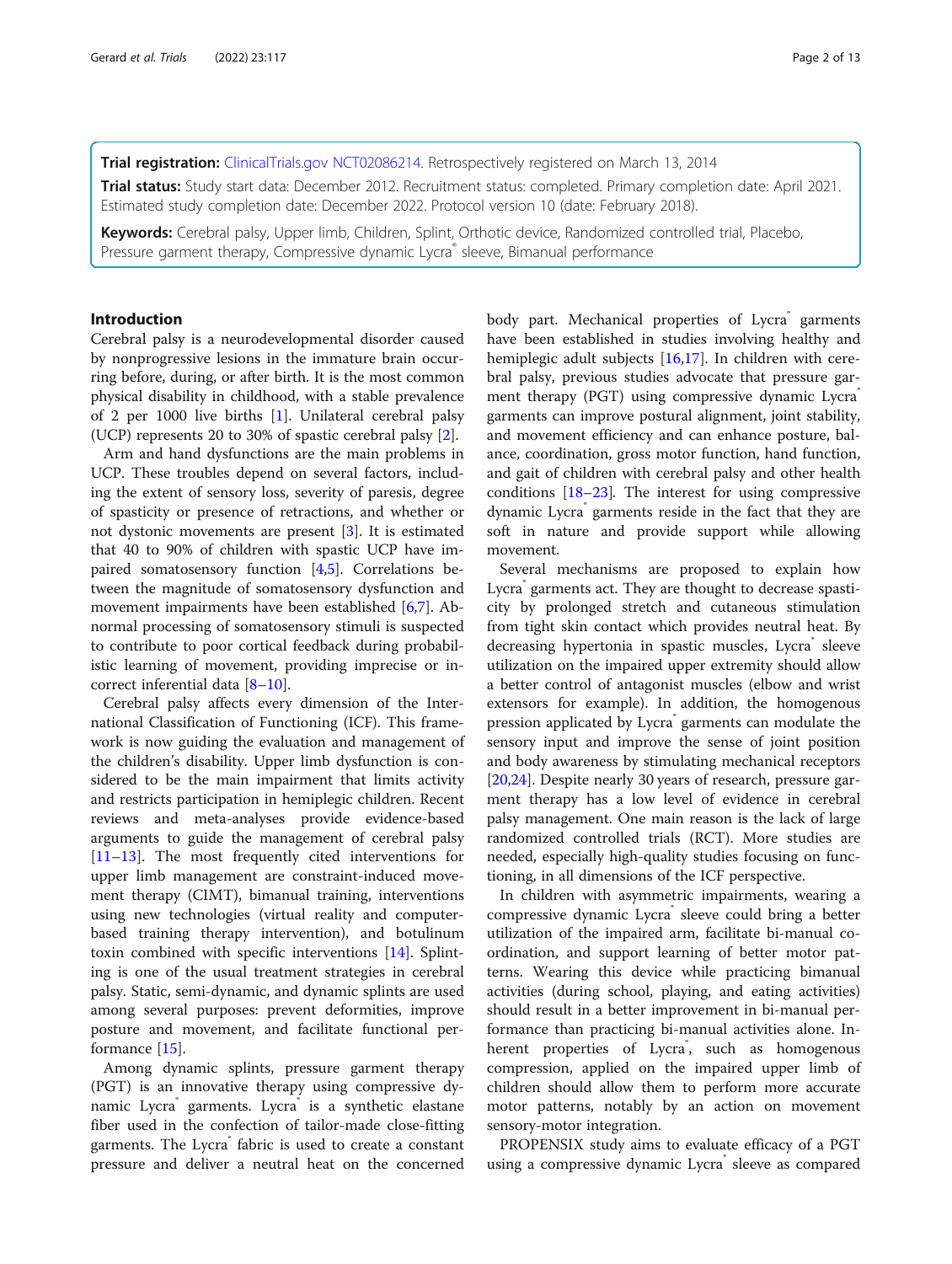to a placebo sleeve to improve bi-manual performance measured by the Assisting Hand Assessment (AHA) in children with UCP.

## Methods and design

Table 1 summarizes the trial registration data and information about the study design and population.

## Ethical considerations and trial registration

This clinical trial is approved by the Ethics Committee of Lille (Comité de Protection des Personnes Nord-Ouest IV, Lille University Hospital, N° CPP 12/05) and the French competent authorities (ANSM, N° 2011- A01129-32). It is registered at ClinicalTrials.gov under identifier NCT02086214 [\[25](#page-11-0)].

According to the Declaration of Helsinki, written informed consent is obtained from both parents of the child before enrollment. On the consent form, participants will be asked if they agree to use their data should they choose to withdraw from the trial. Participants will also be asked for permission for the research team to share relevant data with people from the Universities taking part in the research or from regulatory authorities, where relevant. This trial does not involve collecting biological specimens for storage. The consent form and information material are written in French and are available on request, from the corresponding author.

This protocol follows French regulations regarding biomedical research on medical devices. The trial sponsor did not judge necessary to establish a Data Safety Monitoring Board regarding the absence of specific risk. Serious adverse reactions are collected during the whole course of the trial and systematically reported to the principal investigator and safety department of the clinical trial sponsor. Any modification to this protocol is agreed by the ethics committee before implementation and notified to the health authorities in accordance with local rules.

## Trial design

PROPENSIX is a multicenter, prospective, doubleblinded, randomized, placebo-controlled superiority trial using a medical device. The seven French study centers involved are specialized in pediatric rehabilitation. Both parents/children and physicians/therapists are blinded regarding the type of sleeve (active or placebo) used during the whole duration of the trial. Un-blinding will be performed for statistical analysis since it is needed for

**Table 1** Trial registration data, design of the study, and enrollment criteria

| Data category                        | <b>Information</b>                                                                                                                                                                                                                                                                                    |  |  |  |
|--------------------------------------|-------------------------------------------------------------------------------------------------------------------------------------------------------------------------------------------------------------------------------------------------------------------------------------------------------|--|--|--|
| Primary registry                     | ClinicalTrials.gov: NCT02086214, registered on March 13, 2014                                                                                                                                                                                                                                         |  |  |  |
| Secondary identifying<br>numbers     | ANSM ID-RCB number: 2011-A01129-32<br>Ethics committee: CPP 12/05                                                                                                                                                                                                                                     |  |  |  |
| Sponsor                              | Lille University Hospital                                                                                                                                                                                                                                                                             |  |  |  |
| Contact                              | Maison Régionale de la Recherche Clinique, CHU Lille, Boulevard du Professeur Leclercq, F-59037 LILLE CEDEX FRANCE<br>Tel.: 03 20 44 68 91<br>Mail: ciclille@chru-lille.fr                                                                                                                            |  |  |  |
| Short title                          | PROPENSIX study                                                                                                                                                                                                                                                                                       |  |  |  |
| Scientific title                     | PROPENSIX: Pressure Garment Therapy using compressive dynamic Lycra sleeve to improve bi-manual performance in<br>unilateral cerebral palsy, a multicenter randomized controlled trial                                                                                                                |  |  |  |
| Country of recruitment               | France                                                                                                                                                                                                                                                                                                |  |  |  |
| Inclusion criteria                   | Unilateral cerebral palsy (perinatal or antenatal etiology), 5 to 10 years old, social insurance, written informed consent                                                                                                                                                                            |  |  |  |
| Exclusion criteria                   | Allergy to Lycra <sup>®</sup> , contra-indication to pressure therapy (e.g., skin lesions, allergic contact dermatitis), behavior or speech<br>troubles, Botulinum Neurotoxin received within the 4 preceding months on the impaired arm, tutorship or curatorship,<br>predictable lack of compliance |  |  |  |
| Intervention                         | Treatment: Lycra <sup>®</sup> sleeve (Medical $Z^{\circ}$ , pressure = 15 to 25 mmHg)<br>Placebo: Placebo sleeve (Medical Z <sup>®</sup> , pressure < 5 mmHg)                                                                                                                                         |  |  |  |
| Study type                           | Interventional                                                                                                                                                                                                                                                                                        |  |  |  |
| Study design                         | Prospective, randomized, placebo-controlled, parallel assignment, double-blinded, multicenter, superiority trial                                                                                                                                                                                      |  |  |  |
| Target sample size                   | 100                                                                                                                                                                                                                                                                                                   |  |  |  |
| Primary outcome                      | Performance, evaluated by AHA (Time frame: 6 months)                                                                                                                                                                                                                                                  |  |  |  |
| Secondary outcomes                   | Capacity, evaluated by QUEST (Time frame: 6 months)<br>Body structures and functions, evaluated by SEP and neuro-orthopedic examination (Time frame: 6 months)<br>Participation, evaluated by PedsQL™ 3.0 CP Module (Time frame: 6 months)                                                            |  |  |  |
| Estimated primary<br>completion date | April 2021                                                                                                                                                                                                                                                                                            |  |  |  |

AHA Assisting Hand Assessment, QUEST Quality of Upper Extremity Skill Test, PedsQL™ 3.0 CP Module: Pediatric Quality of Life Inventory 3.0 Cerebral Palsy Module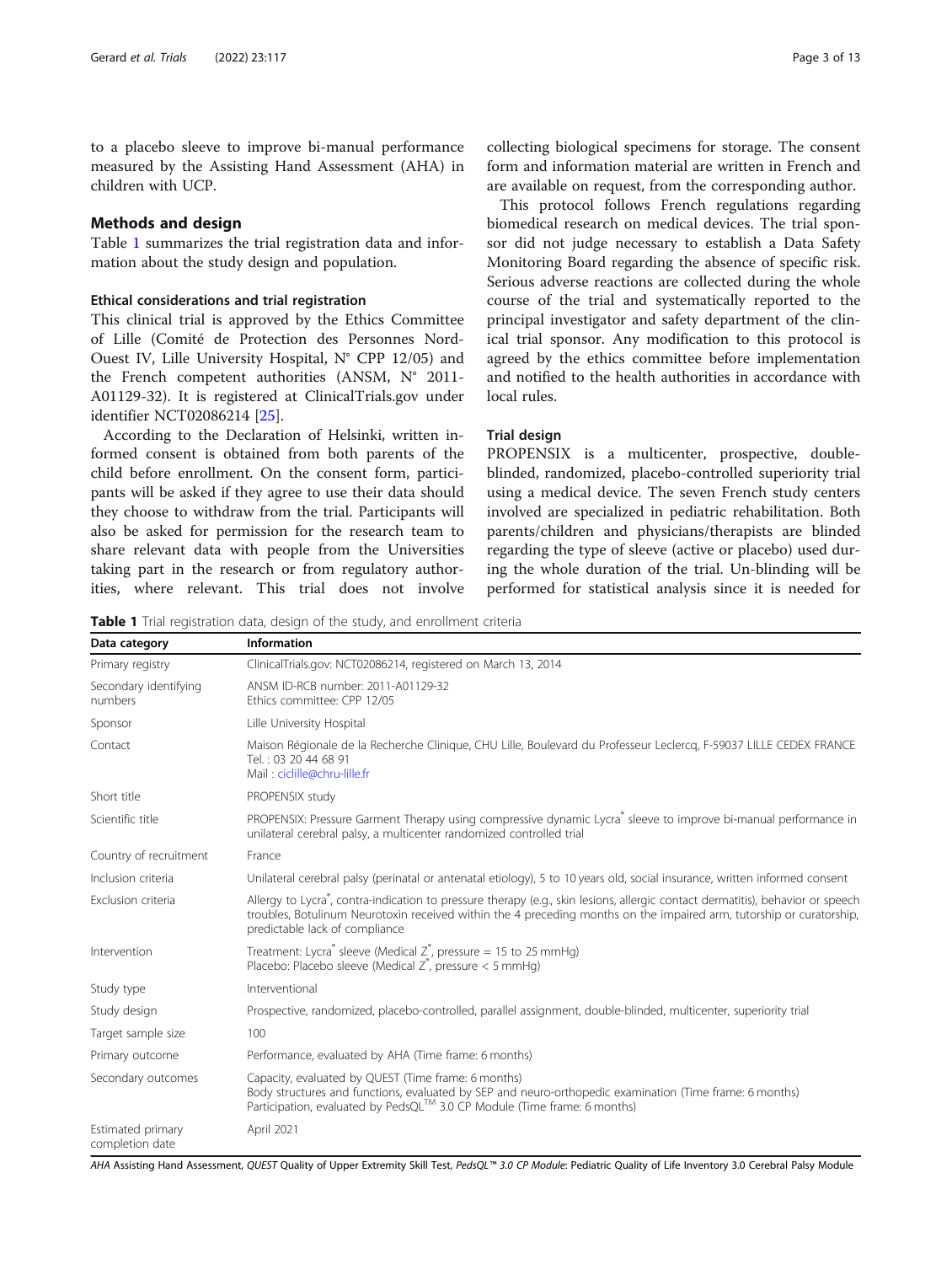safety outcome comparison between the groups. Primary aim statistical analysis will be also un-blinded as adherence level is mandatory for future intention-to-treat and per-protocol statistical analysis.

Enrollment into the PROPENSIX study started in December 2012 and has been completed since September 2020. The clinical phase of the study was completed in April 2021. The coding process (neurologic exams, AHA, QUEST, and quality of life tests) and data handling are ongoing until the end of 2022.

Subjects are enrolled by the investigator of each study center. The randomization is centralized. The randomization sequence was provided by an independent statistician (who did not take part in assessing the patients at any point in the study) using computergenerated random numbers structured in blocks. The block size information is not specified in the protocol to ensure that investigators are not able to anticipate treatment arm assignment. The randomization ratio is 1:1. The randomization list is maintained by the sponsor. It has been communicated to the splint manufacturer, Medical Z<sup>°</sup>, ensuring a randomized allocation of the sleeves to each included child, on condition of anonymity.

#### Sample size estimates

Based on the literature  $[26,27]$ , the mean value of AHA was estimated at 1.8 logit (standard deviation = 2) in the placebo splint group. In the Gordon study [\[27](#page-11-0)], an improvement of 48% was obtained with a hand-arm bimanual intensive therapy administrated during 1 month. Based on this study and considering the duration of our therapy (6 months), we expected an improvement of 60% in favor of the Lycra® sleeve (mean  $AHA = 0.72$ logit). Considering a two-sided Student test without adjustment, 53 patients per arm were needed (power 80%, alpha = 5%). The analysis will be adjusted for baseline AHA value, allowing to improve the design efficiency. Assuming a 0.4 correlation between the 2 measures (baseline and post-treatment) corresponding to a relative efficiency of 1.16, 45 patients were required. One hundred patients (50 in each arm) were planned to consider a 10% rate of non-analyzable data.

### Population

#### Patient's eligibility

The inclusion criteria are children with ante-natal or peri-natal hemiplegic cerebral palsy, aged 5 to 10, having social insurance, written informed consent. The exclusion criteria are allergy to Lycra<sup>®</sup>, contra-indication to pressure therapy (e.g., skin lesions, allergic contact dermatitis), behavior or speech troubles, treatment with Botulinum Neurotoxin on the involved arm within the

preceding 4 months, children under tutorship or curatorship, and predictable lack of compliance.

Patients may be discontinued from this trial at any time, firstly for voluntary discontinuation. Other specific reasons for discontinuing a patient are the administration of Botulinum Neurotoxin on the involved arm during the study and/or compliance under 80%. Any discontinuation is referred as soon as possible to the principal investigator. Data regarding the discontinued patients will be analyzed in the intention-to-treat analysis.

#### Demographic data

The following demographic data are collected for each participant: age, sex, impaired side, medical history, and current treatments (usual medications, botulinum toxin injections, rehabilitation therapies). The presence of unilateral neglect, presence, and type of cognitive troubles and level of intelligence quotient (IQ) are also collected, as well as the level of scholarship and adaptations needed (special needs assistant for example).

Functional profile of the child is classified using Gross Motor Function Classification Scale (GMFCS) [\[28](#page-11-0)] and Manual Abilities Classification System (MACS) [\[29](#page-11-0)]. GMFCS is commonly used to describe the gross motor function, notably because it has strong discriminative validity [[30\]](#page-11-0). It focuses on describing gross motor function in self-initiated movements and, in particular, during sitting and walking. The performances of the child are classified according to five levels of functions, from level I which designates independent movement to level V which designates complete assistance. MACS has been developed to categorize how children with cerebral palsy can use their hand when handling objects in daily activities. It particularly points out the child's use of both hands together and typical manual performance, in opposition to his/her best manual capacity. Similar to GMFCS, MACS consists of five levels which are intended to be clinically meaningful.

## **Outcomes**

## Primary outcome: performance measure, Assisting Hand Assessment

The variation of the Assisting Hand Assessment (AHA) from baseline to 6 months is the primary outcome. The AHA is a standardized and criterion-referenced test [\[31](#page-11-0)]. It evaluates the performance of children when using their impaired upper extremity during bimanual activities. It reflects what the child really does in his/her daily activities. It is widely used in cerebral palsy evaluation, both in clinical and research purposes. The affected hand is designated as the assisting hand.

The AHA must be administered and scored by a certified occupational therapist. It consists of a 10–15 min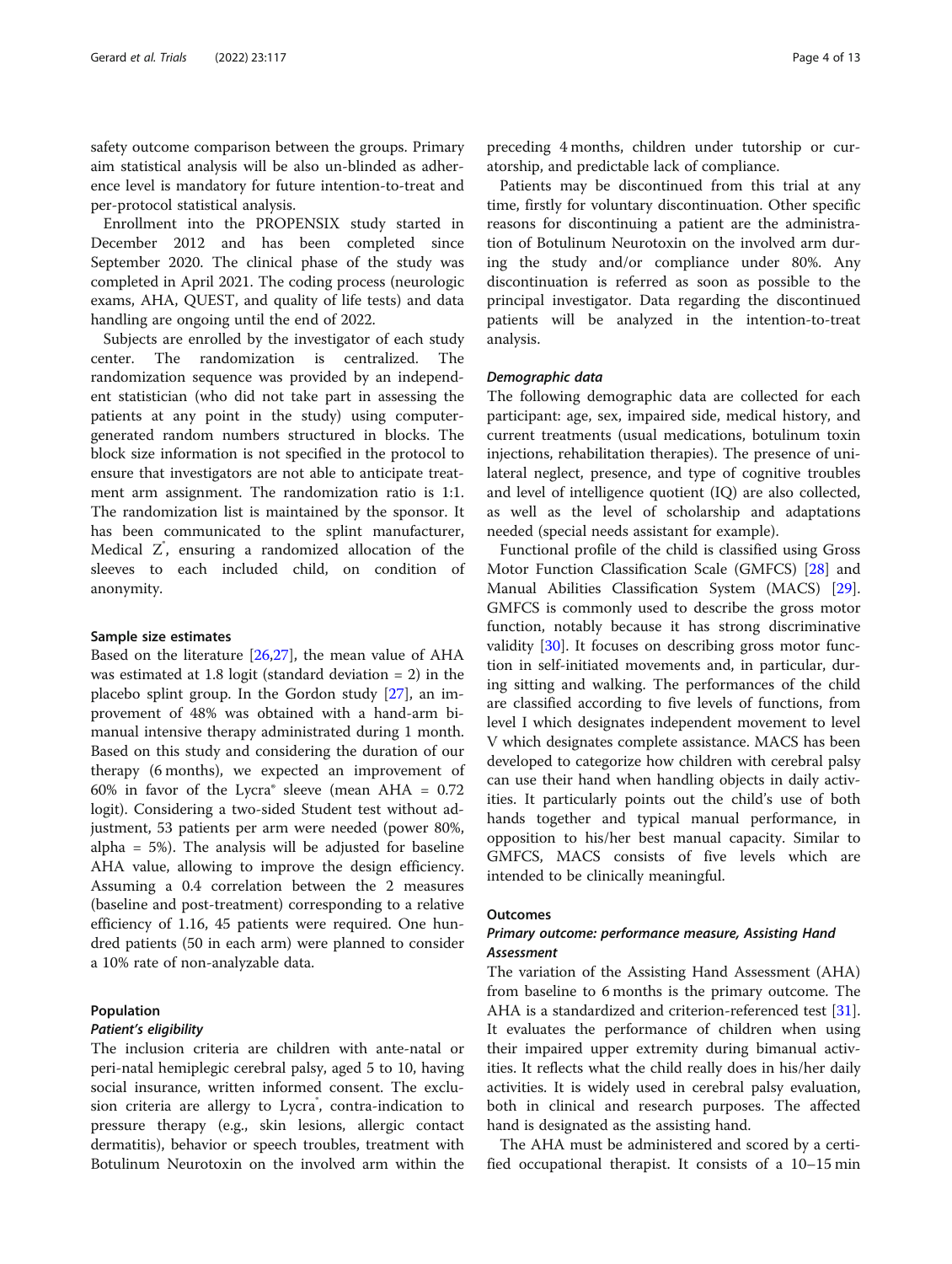video-recorded and semi-structured play session. The child is seated and presented a selection of standardized toys. The scoring is made on the video record, focusing on how the affected hand is used together with the nonaffected hand. The detailed criteria are given in the test manual. Quality of performance is scored on a 4-point scale  $(4 =$  effective,  $3 =$  somewhat effective,  $2 =$  ineffective, 1 = does not do) for 22 items. Items are divided into 6 categories: general use, arm use, grasp and release, fine motor adjustments, coordination, and pace. In addition, the specific criteria describing behaviors within the categories are defined for each item. Items describe different types of object-related actions of the assisting hand. The total AHA raw score, ranging from 22 (low ability) to 88 (high ability), can be converted into a logit score and a logit-based 0–100 scale based on Rasch analysis [[32\]](#page-11-0). According to Krumlinde [32], the results are expressed in "logit-based AHA-unit" [[32\]](#page-11-0). AHA is a validated assessment, with good inter- and intra-rater reliability (respectively 0.97 and 0.99) [[33\]](#page-11-0) and a good sensitivity to change [[34\]](#page-11-0).

## Secondary outcomes

For all secondary outcomes, we will consider the variation between the inclusion (baseline value) and posttreatment value (6 months).

Capacity measure: Quality of Upper Extremity Skill Test Quality of Upper Extremity Skill Test (QUEST) is used to assess upper limb quality of movement [\[35](#page-11-0)]. This validated instrument is a criterion-referenced measure. It contains 33 items divided into 4 domains: dissociated movement, grasp, weight-bearing, and protective extension. Some items are detailed into sub-items. Both upper extremities are assessed following a dichotomous scale  $(2 = able to complete item, 1 = not able to$ complete item). Administration and scoring last 30 to 45 min. Items scores are summed, and formulas are used to obtain percentages for each domain. Domains percentages are summed and divided by number of domains to obtain a total score which is expressed in percentage. A greater score indicates better capacity of the upper limb.

The QUEST is widely used, both in clinical practice and as a standardized outcome measure in studies evaluating treatments' efficacy. It is an interesting instrument because it measures a combination of impairments and function. It is used to assess the quality of upper limb movement, but it also measures components of hand function and provides information about movement and postural responses. Parametric studies report an adequate to high inter- and intra-rater reliability in 18 months to 12 years old children [[36](#page-11-0)–[40](#page-11-0)].

Participation measure: Pediatric Quality of Life Inventory 3.0 Cerebral Palsy module To describe children's quality of life, parents are asked to answer the Pediatric Quality of Life Inventory 3.0 Cerebral Palsy module (PedsQL™ 3.0 CP Module, Parents Report) [\[41](#page-11-0)]. It is a brief, simple and valid questionnaire, intended to measure health-related quality of life in a population of children and adolescents with cerebral palsy. It assesses the child's quality of life among 7 domains: daily activities, school activities, movement and balance, pain and hurt, fatigue, eating activities, and speech and communication. The completion time is 5 min. It is administrated following PedsQL™ Administration Guidelines. The French version used in this trial has been translated by MAPI™ Research Institute.

Body structures and functions measure: neuroorthopedic examination Neuro-orthopedic examination is detailed and scored in a standardized way. The examination focuses on mobilities of the impaired arm: flexion and abduction of the shoulder, flexion and extension of the elbow, pronation and supination of the forearm, flexion and extension of the wrist, flexion and extension of the fingers, and abduction of the thumb. Examiner assesses the passive range of motion at high and low speed and gives a score of Modified Ashworth Scale (MAS) for each mobility cited. Active range of motion is recorded for the same mobilities.

The results obtained after this examination are scored so that changes can be analyzed. At the first examination, each mobility is scored on a binary scale  $(0 = nor$ mal range of motion,  $2 =$  presence of anomaly). The results of the second examination, 6 months later, are scored in comparison with the first examination, on a 0 to 3 scale  $(0 = normal range of motion, 1 = lower anom$ aly, 2 = stable anomaly, 3 higher anomaly).

On the sensory level, examination details the type of trouble (epicritic, thermoalgesic, and/or proprioceptive defect) during a comparative examination. Both sides impairments are recorded. Examiner reports the absence or presence of a deficit.

Body structures and functions measure: somatosensory evoked potentials Based on our hypothesis that motor improvement in impaired limb may be subtended by changes in somatosensory function, we wanted to assess the somatosensory system with an objective measure. Somatosensory evoked potentials (SEP) seem complementary to the clinical examination of sensory perception for two main reasons. In children with UCP under the age of 10, changes in sensory function are difficult to measure consistently using behavioral responses to stimuli  $[42]$  $[42]$ . Evoked related potentials responses could detect treatment-induced changes prior to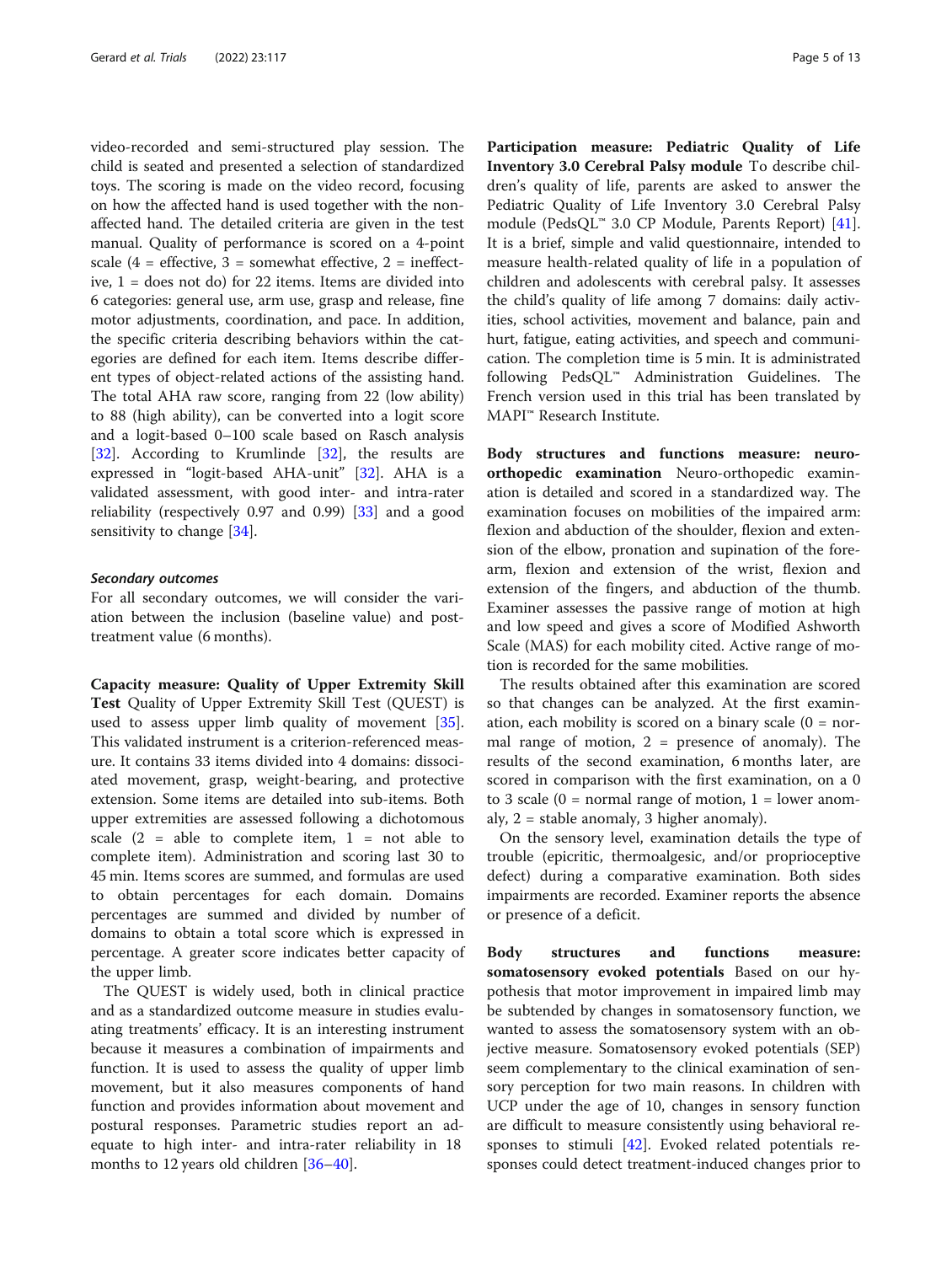their consistent appearance in behavioral measures, particularly in young children populations [[8\]](#page-11-0).

SEP are elicited by electrical stimulation of the median nerve at the wrist, using a 5 channels Synergy Medelec system (Oxford Instruments Medical®). The median nerve is stimulated percutaneously at the anterior face of the wrist (cathode is proximal, anode is distal). Intensity stimulation is minimal intensity causing painless muscular contraction in thenar muscles (usually around 8 mA). Each stimulation block consists of 150 stimuli (frequency is 1 Hz; single stimulus duration is 0.1 ms). The stimulation block can be repeated up to 5 times to obtain the best valid record.

The child is lying down on an examination table in a semi-darkened quiet room. He is encouraged to relax using music, comforter, or parental presence if needed. The recording is performed if the child is sufficiently relaxed. If not, it is delayed, and other attempts are made later on.

The recording electrodes are placed over the following locations, at various levels of the nervous system. One is placed at Erb's point (ipsilateral to the stimulus) to record N9 potential. One is placed over the sixth cervical spine process to record N13 potential. One is placed on the scalp at C3 (left hemisphere) or C4 (right hemisphere), following the ten-twenty electrode system, to record P14, N20, P27, P45, and N30 potentials. The reference electrode is A1 or A2 on the contralateral ear. Ground electrode is placed on the stimulated arm, on a proximal position as compared to stimulation electrodes.

The analysis period is 50 ms at Erb's point and cervical point, 100 ms at scalp points. SEP are amplified with a band pass fiber at 3–1000 Hz. Electrode impedance is kept under 10 kOhm. Latency of N9, N13, P14, N20, P27, P45, and N30 of each side are recorded for the study. Calculated measures are N13–N20 interval representing the conduction from dorsal horn of the spinal cord to cortex and P14–N20 interval representing the conduction from sub-cortical level to cortex (brain conduction time). Ratios of delay conduction are calculated as follows: delay of the affected side divided by delay of the unaffected side. Amplitudes of N20–P27 are also calculated to allow the calculation of the amplitude ratio (amplitude of affected side divided by amplitude of unaffected side).

Safety outcome Safety outcome will be evaluated during the 6 months wearing period of PGT Lycra® sleeve upper arm. Safety outcomes will include the number and intensity of adverse events of interest (AEIs). AEIs will be defined as adverse event imputable to compressive therapy and Lycra<sup>®</sup> wearing, localized at the arm. AEIs will be classified into two subgroups: (i) cutaneous events linked to Lycra wearing and (ii) compression events linked to compressive therapy. According to the device classification panel from FDA regulation, the PROPENSIX PGT Lycra® sleeve is a class I medical device. In this context and according to French regulations, it will not be mandatory to address a Medical Device Reporting process and a Data Safety Monitoring Board report to conduct this study. To perform this safety assessment, parents will be asked to daily report AEIs and other problems occurring during the Lycra® sleeve pressure garment during wearing period on a parental self-report diary logbook. The diary logbook will be carefully checked by the investigator before the physical examination at each hospital visit (i.e., 3 months and 6 months) using a structured interview. AEIs will be classified at posteriori by the investigator using Bégaud et al. classification (minor/moderate/serious) usually used for drug clinical trial report [\[43](#page-11-0)]. Cutaneous events were defined as itchy contact dermatitis, red skin rash, and spots; compression events will be defined as mechanical swelling, arm pain, "Blue hand," tingling, discomfort, sore thumb, and tightness complaint from a child. The frequency of AEIs will be computed as a percentage of occurred days of AEIs from the total wearing time.

Systolic blood pressure (SBP) and diastolic blood pressure (DBP) will also be measured as a safety outcome using an oscillometer device with a pediatric bladder.

Level of adherence to Lycra<sup>s</sup> sleeve pressure garment procedure The level of adherence will be assessed using a conventional paper-based method (Lillo-Navarro C). The diary logbook will collect the daily amount of Lycra® sleeve pressure garment wearing period in number of hours and the reason of non-adherence if the sleeve wearing is under 3 h per day. The level of adherence will be expressed in the percentage of number of days when sleeve wearing reaches at least 3 h per day compared to the length of duration in days (start and end date of wearing period). The frequency of reasons of nonadherence will be computed as a percentage of occurred days of AEIs from the total wearing time.

## Procedures Intervention

Lycra<sup>®</sup> sleeves Lycra® sleeves used in this trial are manufactured by Medical  $Z$  [\[44](#page-11-0)]. They are tailor-made sleeves which covers the arm from the axilla to half of the palm and the thumb, without covering other fingers (Fig. [1](#page-6-0)). The compressive dynamic Lycra® sleeve, also denominated as "active Lycra" sleeve," and the placebo sleeve have the exact same appearance. No distinction between an active sleeve and a placebo sleeve can be made by investigators or patients. The active sleeve generates a homogeneous pressure ranging from 15 to 25 mmHg. The placebo sleeve provides a pressure under 5 mmHg. The sleeve notice specifies conditions of utilization: the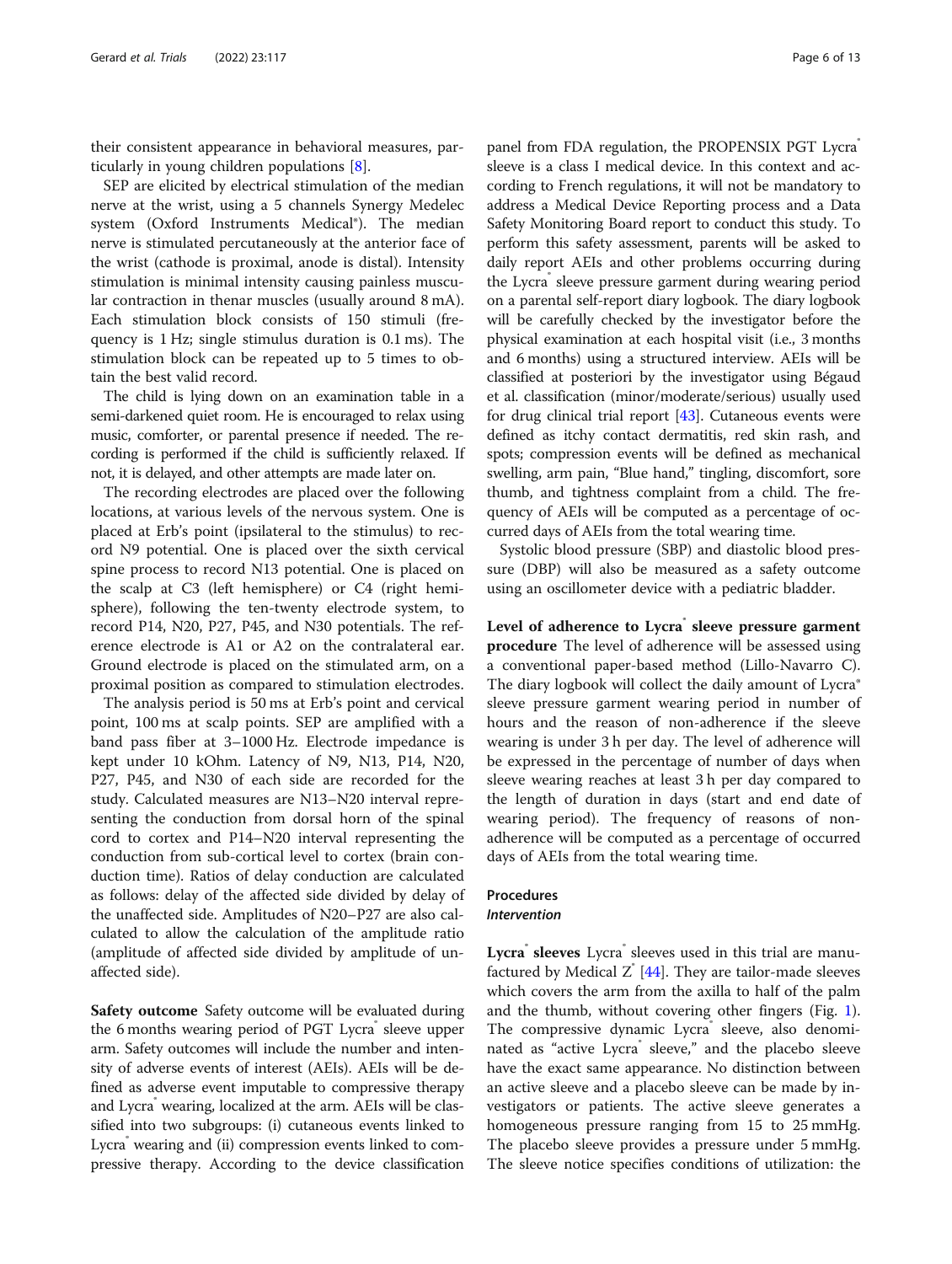<span id="page-6-0"></span>

sleeve has to be worn on the impaired arm, on bare skin, avoiding wrinkles by adjusting it from the hand to the axilla. It also provides cleaning and care precautions, as well as safety advices.

Daily activities After enrollment, the child is asked to wear the sleeve (active or placebo) at least 3 h a day, every day, for 6 months. The sleeve has to be worn during usual daily activities, especially in activities involving bimanual performances, and during rehabilitation sessions. Each patient's therapists (physiotherapists and occupational therapists) are informed of the child enrollment in a trial and asked to follow instructions of harmonization for rehabilitation, but there is no major modification of the usual rehabilitation care.

Written general recommendations are provided to guide rehabilitation:

– Stimulation of proprioceptive function: analytic proprioception stimulation, ground bearing and weight-bearing transfers, installation quality and symmetry, mirror feedback, and dynamic proprioception stimulation (opposition and pushing games, moving of heavy objects).

- Stimulation of active mobility, on proximal and distal levels of the hemiplegic side, with static shoulder and arm, hand aiming, approach, and grip and release exercises.
- Stimulation of bimanual coordination during daily activities, developing assisting hand capacities, and passing from one hand to the other.

Additional personalized recommendations are added, regarding the child's state of development and actual capacities of the upper extremity.

## Conduct of the trial

Multicenter trial The trial takes place in 7 French pediatric rehabilitation centers. Patients are recruited in medical or medico-social structures that usually hosts children with cerebral palsy and are situated in the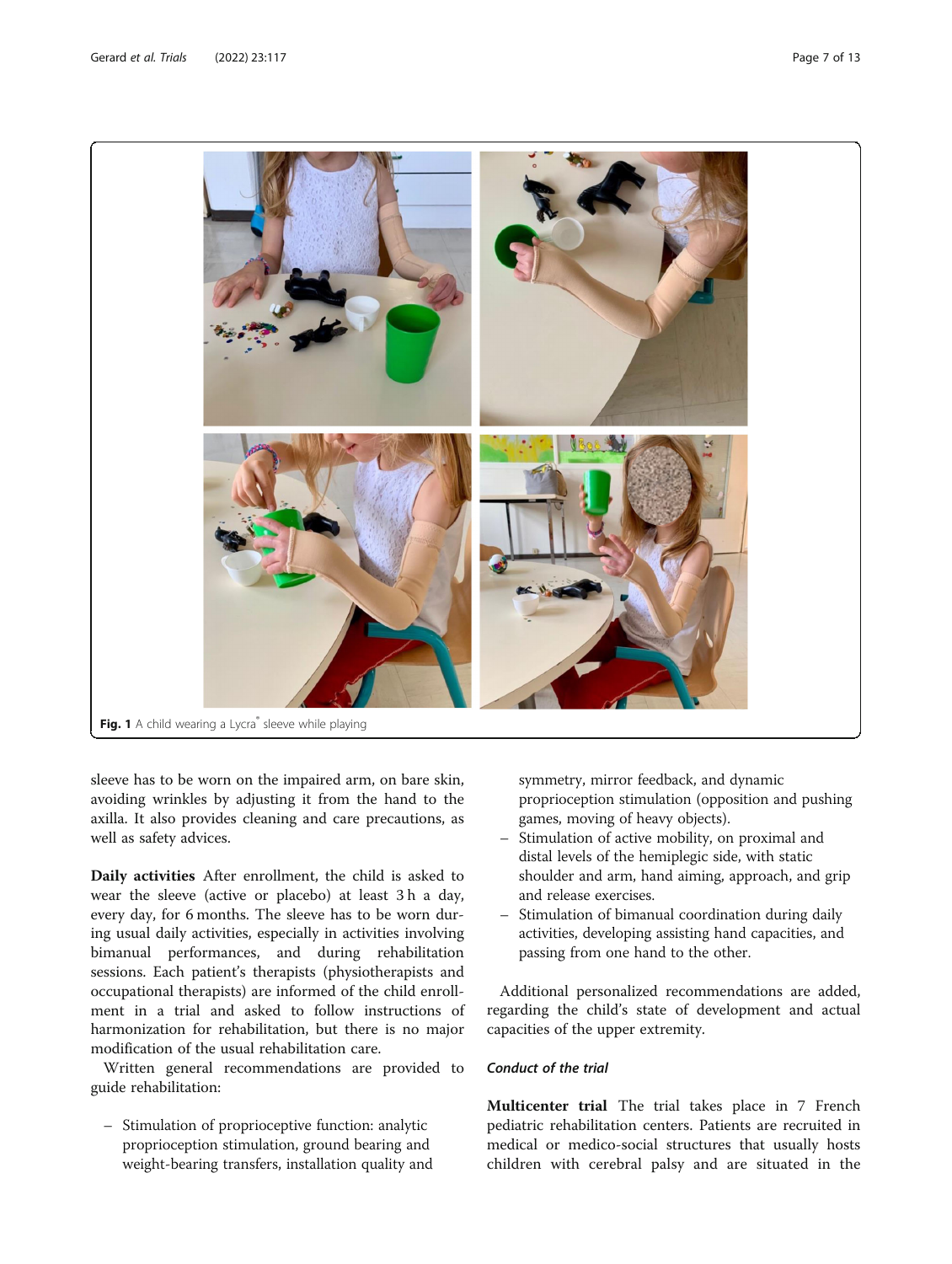local areas of the involved centers. Technical and organizational support is provided by the Clinical Research Center of Lille University Hospital (Centre d'Investigation Clinique, CIC-1403\_CHU-Inserm de Lille).

Study visits There are 4 study visits (V1 to V4). Visit duration is 2 h for V1 and V3 and 4 h for V2 and V4. The study schedule is presented in Table 2. Flow of participants and timeline are presented in Fig. [2.](#page-8-0)

After giving their consent, participants are recruited and randomized during the inclusion visit (V1) which happens 1 month before the beginning of the intervention. The occupational therapist or investigator, specifically formed, takes precise measurements of the child's arm, following the manufacturer's instructions. The investigator sends the measurement data to Medical Z®, so that the confection of the sleeve can begin by the manufacturer according to randomization list (active sleeve or placebo sleeve), on condition of anonymity. The sleeve will be delivered by the manufacturer to the study center within  $15 + 3$  days. The investigator delivers the tailormade sleeve (active or placebo) to the child and parents during the baseline visit (V2), with oral and written instructions regarding its utilization and care. In addition, the investigator edits the recommendations for rehabilitation harmonization, destinated to therapists involved in the child's usual care. The sleeve is reclaimed at the end of the study. Involved therapists, investigators, patients, and their parents are blinded regarding the type of sleeve (active or placebo) received by the child according to randomization.

#### **Table 2** Schedule for data recording

Outcomes evaluation occurs 1 month after inclusion, during the baseline visit  $(V2)$ , and at the end of the intervention, after 6 months of daily wear of the Lycra sleeve, and during the final visit (V4). Baseline and final testing are realized without wearing the splint. AHA, the primary outcome, is assessed by a certified occupational therapist. QUEST is assessed by the same experienced occupational therapist, following the QUEST manual [[35\]](#page-11-0). Neuro-orthopedic examination is conducted by the investigator following the report form of the study. SEP are recorded by an experienced neurophysiology technician. PedsQL™ 3.0 CP Module questionnaire is completed by the child's parents. Anthropometric measurements occur at V2, V3, and V4. Compliance is monitored in a diary, specifically developed for the study purpose. Compliance data are checked at V3 and V4. Adverse reactions are recorded as well during V3 and V4.

## Data collection

All data will be recorded by trained clinical investigators and/or by the study site coordinator using an electronic case report form (eCRF Ennov EDC<sup>\*</sup>, Ennov 33270 Floirac, France; [https://ecrf.chru-lille.fr/EnnovClinical\)](https://ecrf.chru-lille.fr/EnnovClinical).

Data safety and security measures will be taken into account for the different study sites (restricted staff access, password protection, firewall, and virus spyware protection). To ensure the data quality, a study monitor from the trial sponsor will verify and cross-check all data against the investigator's source document records. The essential data necessary for monitoring the primary and secondary endpoints has been identified and will be

|                                               | Inclusion visit, V1<br>(– 1 month) | <b>Baseline visit, V2</b><br>$(0$ months*) | Control visit, V3<br>$(3$ months*) | End of study, V4<br>$(6$ months $*)$ |
|-----------------------------------------------|------------------------------------|--------------------------------------------|------------------------------------|--------------------------------------|
| Information and consent                       | X                                  |                                            |                                    |                                      |
| Standard examination                          |                                    | X                                          | X                                  | Χ                                    |
| Neuro-orthopedic examination                  |                                    | X                                          |                                    | X                                    |
| Inclusion and exclusion criteria verification | X                                  |                                            |                                    |                                      |
| Randomization                                 | X                                  |                                            |                                    |                                      |
| Weight, height, blood pressure, pulse         | $X^{**}$                           | X                                          | X                                  | Χ                                    |
| Arm measurement                               | Χ                                  |                                            |                                    |                                      |
| AHA***                                        |                                    | X                                          |                                    | X                                    |
| QUEST***                                      |                                    | X                                          |                                    | Χ                                    |
| SFP***                                        |                                    | X                                          |                                    | Χ                                    |
| PedsQL™ 3.0 CP Module                         |                                    | X                                          |                                    | Χ                                    |
| Adverse reactions report                      |                                    |                                            | X                                  | Χ                                    |
| Compliance evaluation                         |                                    |                                            | X                                  | X                                    |

AHA Assisting Hand Assessment, QUEST Quality of Upper Extremity Skill Test, PedsQL™ 3.0 CP Module Pediatric Quality of Life Inventory 3.0 Cerebral Palsy Module \*+ 2 weeks

\*\*Weight and height only

\*\*\*Assessments without wearing the splint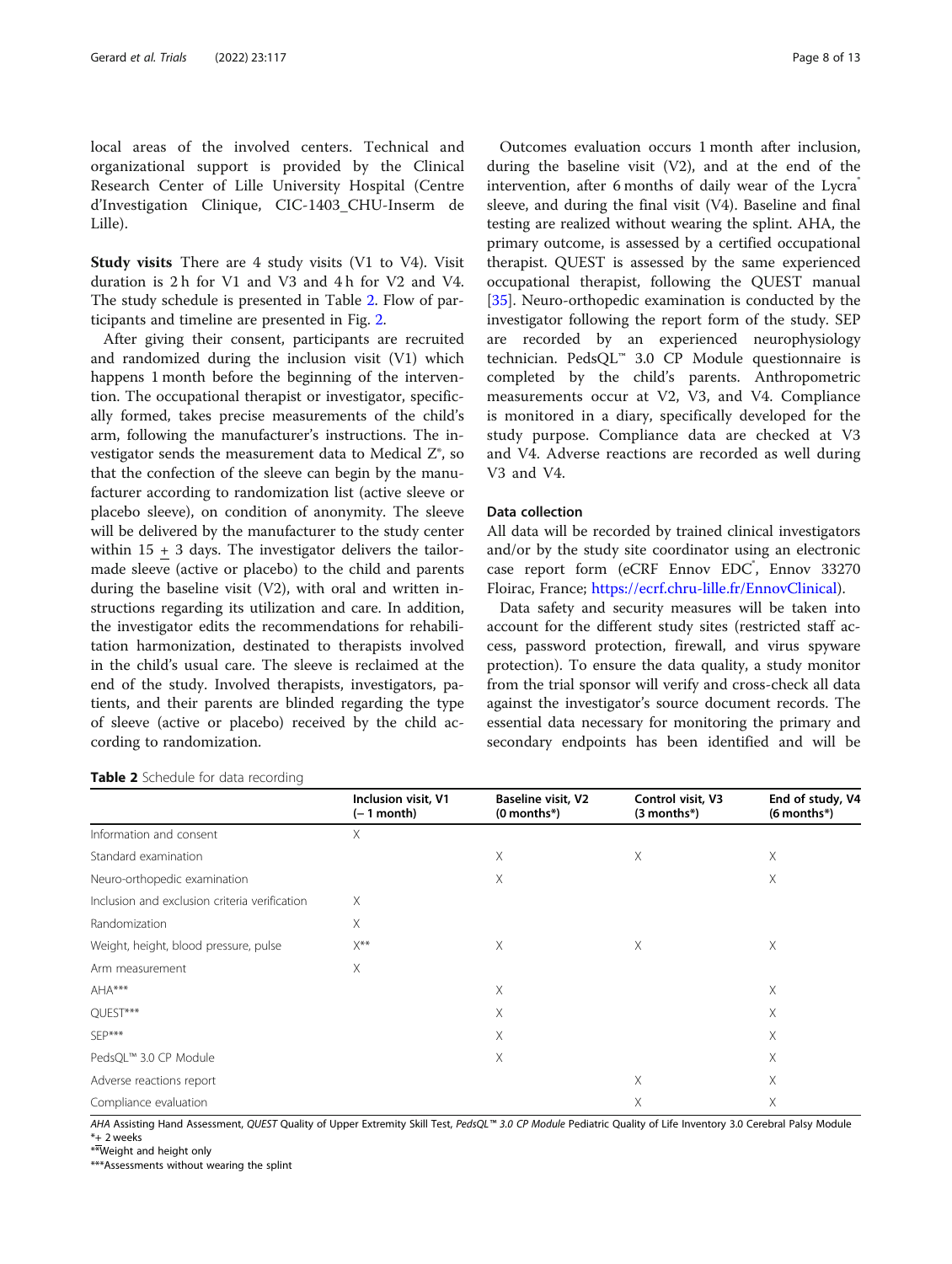<span id="page-8-0"></span>

managed at regular intervals throughout the trial by the data management team of the Data Management Department of Lille University Hospital by using the predefined rules. In case of discrepancies, queries will be sent to the investigator and study site coordinator for resolution.

## Statistical analysis

The variation of the Assisting Hand Assessment (AHA) from baseline to 6 months is the primary outcome. Secondary outcomes are the Quality of Upper Extremity Skill Test (QUEST), the Pediatric Quality of Life Inventory 3.0 Cerebral Palsy module (PedsQL™ 3.0 CP Module, Parents Report), SEP parameters (N13-N20 interval, P14-N20 interval, ratios of delay conduction, amplitudes of N20-P27 and amplitude ratio), neuroorthopedic examination (results of the second examination, 6 months later, scored in comparison with the first examination on a 0 to 3 scale:  $0 = normal range of$ motion,  $1 =$  lower anomaly,  $2 =$  stable anomaly, 3 higher anomaly).

Statistical analyses will be independently performed by the Biostatistics Department of Lille University. Data will be analyzed using the SAS software (SAS Institute Inc, Cary, NC, USA), and all statistical tests will be performed with a 2-tailed alpha risk of 0.05. Baseline characteristics will be described for each group, categorical variables will be expressed as frequencies and percentages, and quantitative variables will be expressed as means and standard deviation in case of normal distribution or medians (interquartile range) otherwise normality of distributions will be assessed graphically and by using the Shapiro-Wilk test. No formal statistical comparisons of baseline characteristics will be done; clinical importance of any imbalance will be noted. For the primary analysis, both analyses (ITT and perprotocol) will be considered to support the conclusion of non-inferiority [[45](#page-11-0)]. ITT population includes all randomized participants based on their original group of randomization. Per-protocol population includes all randomized patients excluding those with major protocol violations: patients who do not complete the rehabilitation procedure allocated after randomization, discontinuation for lack of compliance or personal reasons, adverse reaction. For the secondary objectives, we will use only the ITT population.

## Primary outcome

The variation of the Assisting Hand Assessment (AHA) from baseline to 6 months will be compared between the two treatment groups using the constrained longitudinal data analysis (cLDA) model proposed by Liang and Zeger [[46\]](#page-12-0) including the same fixed and random effects as in the primary efficacy model. This model will be used in view of the potential advantages of the cLDA compared to the conventional longitudinal analysis of covariance (ANCOVA) model [[47\]](#page-12-0). In the cLDA, both the baseline and post-baseline values will be modeled as dependent variables using a linear mixed model (using an unstructured covariance pattern model), and the true baseline means will be constrained to be the same for the 2 treatment groups. The between-group mean differences in 6-months change in AHA will be estimated by the time-by-arm interaction as treatment effect size. In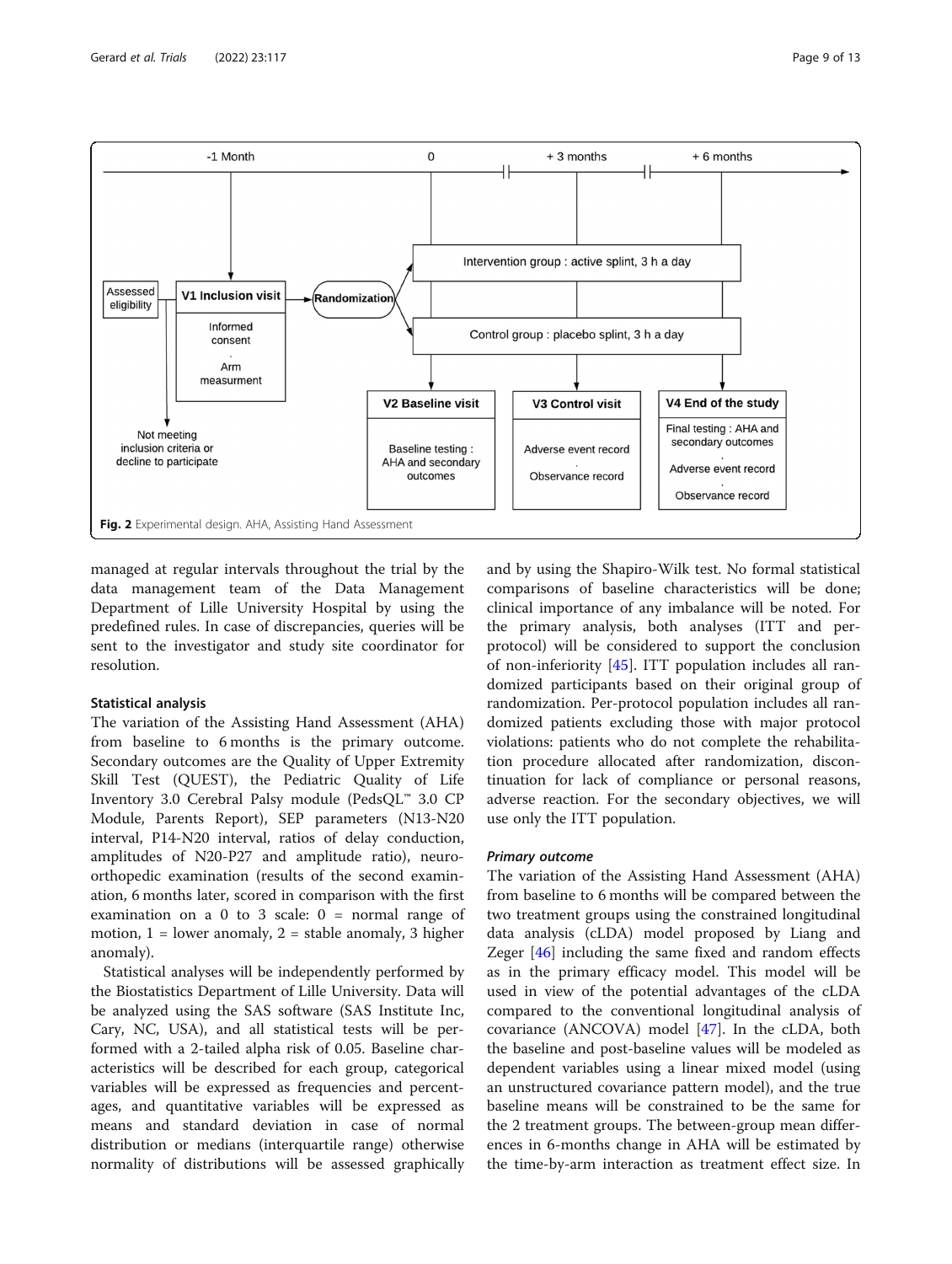absence of missing data, the cLDA model provides the same point estimates of treatment differences than the ANCOVA model. Nevertheless, cLDA presents two main advantages with regard to the ANCOVA model: first, the estimated variance from the ANCOVA model is always greater than or equal to that from the cLDA model and consequently cLDA model provides more appropriate confidence interval of estimates. Second, if there are missing values, the cLDA model allows to provide unbiased estimates of the treatment effect under the MAR (missing at random) assumption, which is not the case for the ANCOVA model. If the assumption of normality of model residuals is not satisfied (even after log-transformation), non-parametric analysis will be used; absolute changes between baseline and 24 h will be calculated and compared between the 2 treatments groups using non-parametric analysis of covariance adjusted for baseline values [\[48](#page-12-0)].

Missing data (whatever the reason) will be handling using the multiple imputation procedure [\[49,50](#page-12-0)]. Imputation procedure will be performed using main baseline characteristics and treatment group under missing at the random assumption by using regression switching approach (chained equation with  $m = 20$  imputations) with a predictive mean matching method for continuous variables, logistic regression models (binary, ordinal or polynomial) for categorical variables. Imputation procedure will be performed using the baseline characteristics and allocated group. Treatment effect estimates obtained in multiple imputed data sets will be combined using the Rubin's rules [[51\]](#page-12-0). Complete case analysis will be performed as a sensitivity analysis [\[52\]](#page-12-0).

#### Secondary outcomes

The variation from baseline to 6 months of the Quality of Upper Extremity Skill Test (QUEST), the Pediatric Quality of Life Inventory 3.0 Cerebral Palsy module (PedsQLTM 3.0 CP Module, Parents Report) and the SEP parameters will be analyzed using the cLDA model. For the neuro-orthopedic examination, we will use a chi-square test or Fisher exact test if appropriate. Details the type of trouble will be described in each group without formal statistical comparison.

## **Discussion**

The PROPENSIX study is the largest sample size RCT with double-blinding and placebo device, aiming to assess the efficacy of a PGT using compressive dynamic Lycra sleeve on bimanual performance in children with UCP aged 5 to 10.

To our knowledge, it is the first RCT aiming to involve 100 participants for the evaluation of PGT using Lycra sleeves in cerebral palsy. It is also the first large sample RCT to be conducted with participants and investigators being blinded regarding the intervention, thanks to a placebo device. A recent systematic review conducted by Almeida et al. [\[53](#page-12-0)] analyzed 13 studies covering 4 different types of Lycra garments; 6 studies were RCT with small sample size. The low statistical power of previous studies is limiting conclusions for clinical practice. Martins et al. [\[54\]](#page-12-0) included 4 RCT in a meta-analysis, totalizing 110 subjects. It demonstrates a significant but small effect size on Growth Motor Function Measure (GMFM) at post-treatment, with moderate heterogeneity between trials. Moreover, the PROPENSIX protocol follows recommendations from Martins et al. [\[54](#page-12-0)] to use valid and reliable measures that assess all domains of ICF.

Another strength of the present study relates to the splint compliance and tolerance. We believe that the sleeve type of Lycra<sup>®</sup> garment would bring a good acceptability and tolerance because it does not cover a large part of the body and lets the fingers free. Adverse effects are expected to be minor. Parent's complaints concern the discomfort associated with more covering devices. In this protocol, we propose to continue wearing for at least 3 h a day, for a total of 6 months. The usual rehabilitation program of the child does not undergo major modifications. The child does his/her usual activities, rhythmed by the usual environment, in a context of confidence.

We wanted the major outcome to represent what we really want to enhance when we manage the rehabilitation of children with UCP. Bimanual performance, which designates what the child really does in an ecological context, is the principal measure outcome, assessed by the AHA.

The results of the SEP as a secondary outcome should emphasize the link between somatosensory dysfunction and motor ability. It could bring interesting arguments to discuss whether enhancement of motor function is subtended by enhancement of somatosensory function.

The age of the study population can be discussed. The 5–10-year-old frame allows a better involvement of the child in the rehabilitation program. However, fine prehension acquisition occurs earlier and it could be interesting to conduct similar studies in younger children. Regarding other potential limitations of the present protocol, we can cite the absence of long-term evaluation and the lack of a goal attainment specific scale, such as Goal Attainment Scaling (GAS) or Canadian Occupational Performance Measure (COPM).

## Conclusion

PROPENSIX study will provide multidimensional arguments about the efficacy of a Pressure Garment Therapy using compressive dynamic Lycra sleeve in children with UCP. This RCT is the first large sample size randomized controlled trial aiming to evaluate this type of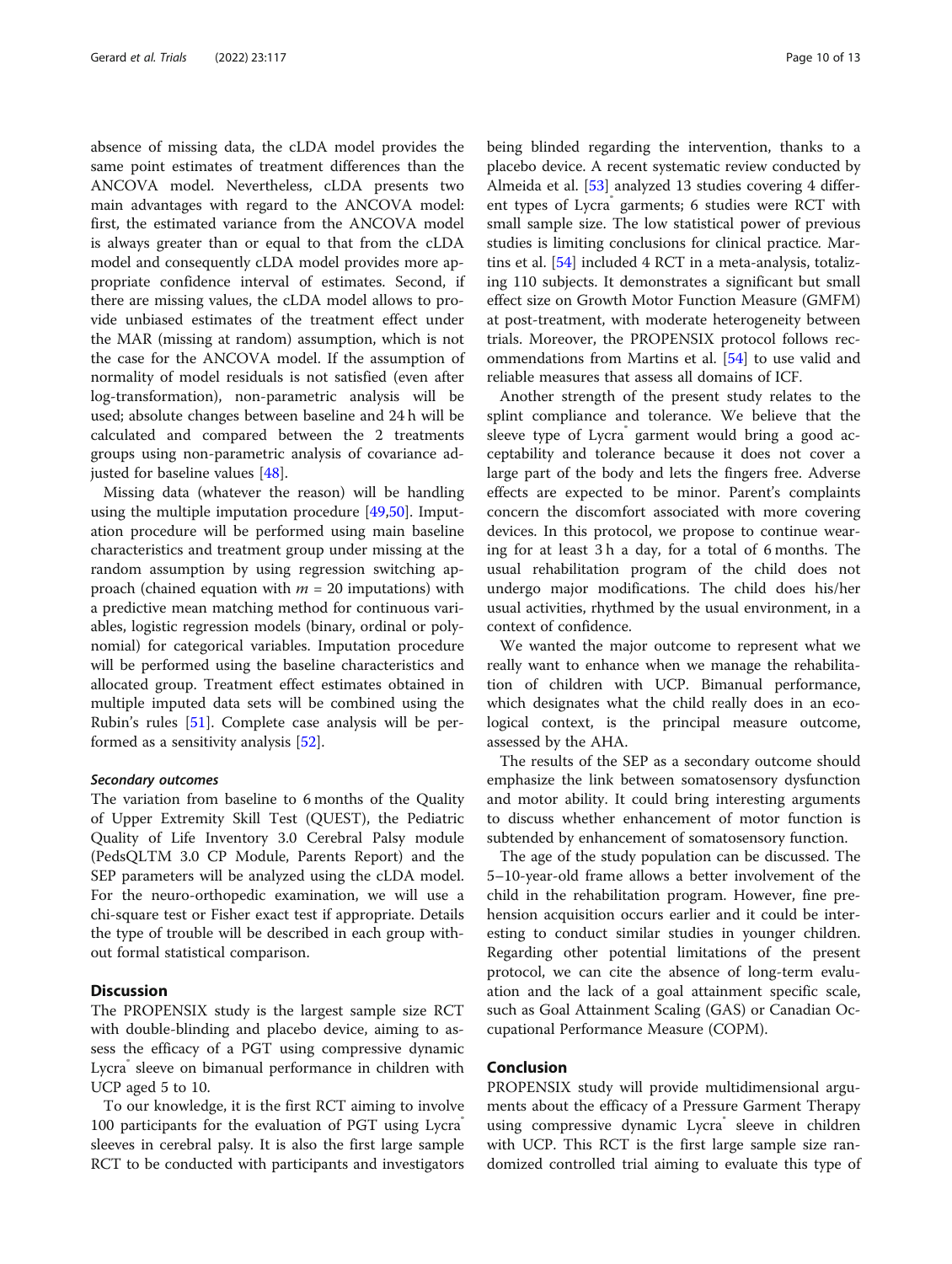<span id="page-10-0"></span>therapy in this population. Improvement of children' bimanual performances at the end of the 6-month wear period could strengthen evidence regarding this therapy. The results of the secondary outcomes could bring interesting arguments to discuss Lycra<sup>®</sup> sleeve action on mobility, tonus, and sensory impairments in children with UCP.

#### Authorship guidelines

Authorship guidelines [[55](#page-12-0)] will be followed for publications and presentations resulting from this study.

#### Composition, roles, and responsibilities of the coordinating center

The coordinating center of the study was the Clinical Investigation Centre of Lille University of Lille (CIC-1403Inserm-CHU of Lille). The coordinating center, in closed collaboration with the study sponsor, initiates all centers, organizes all study initiation meetings, and provides all study materials (excepted the PGT Lycra® sleeves which are provided by the furnisher Medical Z®). The study sponsor visits all centers (rehabilitation centers) to perform data monitoring throughout the study duration.

#### Dissemination policy

The results from this study will be published in peer-reviewed manuscripts and will be presented to the health system and community stakeholders and at local, national, and international conferences as relevant. Access to the study protocol will be made available through open access of the protocol.

#### Involved rehabilitation centers details

Établissement de Soins de Suite et Réadaptation Pédiatrique Marc Sautelet APF, 10 Rue du Petit Boulevard, F-59650 Villeneuve-d'Ascq, France; Service de Soins de Suites et Réadaptation pédiatrique, CHU Reims, AMH 47 Rue Cognacq-Jay, F-51092 Reims, France; Service d'Éducation et de Soins Spécialisés à Domicile APF, 50 Square Frédéric Chopin, F-60175 Creil, France; Maison de rééducation et d'autonomie, 20 Rue Anatole France, F-95260 Beaumontsur-Oise; Établissement de Santé pour Enfants et Adolescents de la région Nantaise, 58 Rue des Bourdonnières, F-44200 Nantes, France; Médecine Physique et de Réadaptation Pédiatrique, CHU Amiens, 1 Rue du Professeur Christian Cabrol, F-80054 Amiens, France; Service de Soins de Suite et de Réadaptation Pédiatrique, Centre Paul Dottin, 26 Avenue Tolosane F-31522 Ramonville-Saint-Agne, France.

#### Plans for investigators and sponsor to communicate trial results

The results of this study will be presented to healthcare professionals via specific conferences and publications. Participants will be informed of the results by a brief abstract via a newsletter.

#### Role of study sponsor and funders

The study sponsor is Lille University Hospital. Sponsors and funders contribute to the review of the protocol design. The sponsor is involved in the ethical application by the competent authority, data monitoring, and management.

#### Strategies for achieving adequate participant enrollment to reach target sample size

The success and speed of trial inclusions to reach the target sample size are encouraged using large posters (with a brief description of the aim of the study, a picture of the PGT Lycra® sleeve, study design, and key study contacts) displayed in involved rehabilitation centers. Moreover, some local charity associations relay the study nearby parents of CP children to push this study.

#### Authors' contributions

The authors read and approved the final manuscript.

#### Funding

This study is supported by a grant from a public French national funding scheme for clinical research, under the responsibility of the French Ministry of Health ("Programme Hospitalier de Recherche Clinique\_PHRC national

#### Availability of data and materials

The final trial dataset generated during the study is the property of the study sponsor (Lille University Hospital). The final trial dataset will be firstly available to biostatisticians involved in the study. The final trial dataset will be secondly available to all involved researchers if needed and based on the review of the request. A disclosure of contractual agreements has been signed by all involved researchers under the responsibility of the study sponsor (Lille University Hospital).

#### **Declarations**

#### Ethics approval and consent to participate

This clinical trial is approved by the Ethical Committee of Lille (Comité de Protection des Personnes Nord-Ouest IV, Lille University Hospital, N° CPP 12/ 05) and the French competent authorities (ANSM, N° 2011-A01129-32). It is registered at ClinicalTrials.gov under identifier NCT02086214 [[25\]](#page-11-0). All participants will provide written informed consent.

#### Consent for publication

This manuscript does not contain individual personal data from patients.

#### Competing interests

The authors declare that they have no competing interests.

#### Author details

<sup>1</sup>Service de Soins de Suites et Réadaptation pédiatrique, CHU Reims, AMH 47 Rue Cognacq-Jay, F-51092 Reims, France. <sup>2</sup>Service d'Éducation et de Soins Spécialisés à Domicile APF, 50 Square Frédéric Chopin, F-60175 Creil, France. 3 Maison de rééducation et d'autonomie, 20 Rue Anatole France, F-95260 Beaumont-sur-Oise, France. <sup>4</sup>Établissement de Santé pour Enfants et Adolescents de la région Nantaise, 58 Rue des Bourdonnières, F-44200 Nantes, France. <sup>5</sup>Médecine Physique et de Réadaptation Pédiatrique, CHU Amiens, 1 Rue du Professeur Christian Cabrol, F-80054 Amiens, France. <sup>6</sup>Établissement de Soins de Suite et Réadaptation Pédiatrique Marc Sautelet APF, 10 Rue du Petit Boulevard, F-59650 Villeneuve-d'Ascq, France. <sup>7</sup>CHU Lille, ULR 2694-Metrics: évaluation des technologies de santé et des pratiques médicales, University of Lille, 2 Avenue Oscar Lambret, F-59000 Lille, France. <sup>8</sup>Service de Soins de Suite et de Réadaptation Pédiatrique, Centre Paul Dottin, 26 Avenue Tolosane, F-31522 Ramonville-Saint-Agne, France. <sup>9</sup>Medical Z, 14 Rue Georges Cuvier, F-37550 Saint-Avertin, France. <sup>10</sup>CHU Lille, CIC1403 - Clinical Investigation Center, University of Lille, 2 Avenue Oscar Lambret, F-59000 Lille, France. <sup>11</sup>Institut d'Éducation Motrice pour enfants et adolescents Christian Dabbadie APF, 64 Rue de la Liberté, F-59650 Villeneuve-d'Ascq, France.

#### Received: 12 August 2021 Accepted: 19 January 2022 Published online: 05 February 2022

#### References

- Oskoui M, Coutinho F, Dykeman J, Jetté N, Pringsheim T. An update on the prevalence of cerebral palsy: a systematic review and meta-analysis. Dev Med Child Neurol. 2013;55(6):509–19. [https://doi.org/10.1111/dmcn.12080.](https://doi.org/10.1111/dmcn.12080)
- 2. Stanley F, Blair E, Alberman E. Cerebral palsies: epidemiology and causal pathways. London: Mac Keith Press; 2000.
- 3. Fedrizzi E, Pagliano E, Andreucci E. Hand function in children with hemiplegic cerebral palsy: prospective follow-up and functional outcome in adolescence. Dev Med Child Neurol. 2003;45(2):85–91. [https://doi.org/1](https://doi.org/10.1111/j.1469-8749.2003.tb00910.x) [0.1111/j.1469-8749.2003.tb00910.x.](https://doi.org/10.1111/j.1469-8749.2003.tb00910.x)
- 4. Bleyenheuft Y, Gordon AM. Precision grip control, sensory impairments and their interactions in children with hemiplegic cerebral palsy: a systematic review. Res Dev Disabil. 2013;34(9):3014–28.
- Krumlinde-Sundholm L, Eliasson A-C. Comparing tests of tactile sensibility: aspects relevant to testing children with spastic hemiplegia. Dev Med Child Neurol. 2002;44(9):604–12.
- 6. Wingert JR, Burton H, Sinclair RJ, Brunstrom JE, Damiano DL. Tactile sensory abilities in cerebral palsy: deficits in roughness and object discrimination.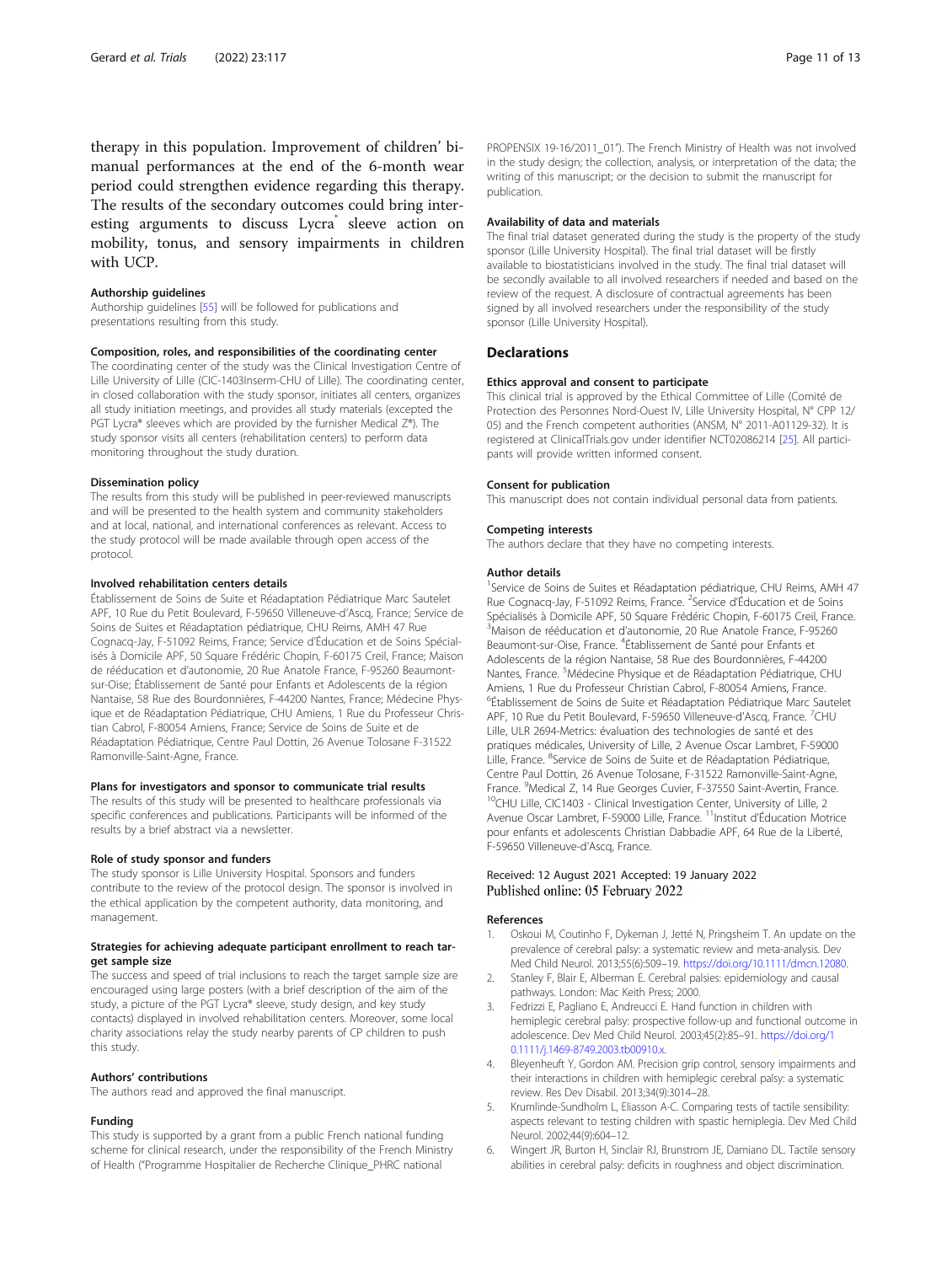<span id="page-11-0"></span>Dev Med Child Neurol. nov. 2008;50(11):832–8. [https://doi.org/10.1111/j.14](https://doi.org/10.1111/j.1469-8749.2008.03105.x) [69-8749.2008.03105.x.](https://doi.org/10.1111/j.1469-8749.2008.03105.x)

- 7. Gordon AM, Duff SV. Relation between clinical measures and fine manipulative control in children with hemiplegic cerebral palsy. Dev Med Child Neurol. 1999;41(9):586–91. [https://doi.org/10.1017/S00121622](https://doi.org/10.1017/S0012162299001231) [99001231.](https://doi.org/10.1017/S0012162299001231)
- Matusz PJ, Key AP, Gogliotti S, Pearson J, Auld ML, Murray MM, et al. Somatosensory plasticity in pediatric cerebral palsy following constraintinduced movement therapy. Cheron G, éditeur. Neural Plast. 2018;2018: 1891978.
- 9. Hoon AH Jr, Stashinko EE, Nagae LM, Lin DD, Keller J, Bastian A, et al. Sensory and motor deficits in children with cerebral palsy born preterm correlate with diffusion tensor imaging abnormalities in thalamocortical pathways. Dev Med Child Neurol. 2009;51(9):697–704. [https://doi.org/1](https://doi.org/10.1111/j.1469-8749.2009.03306.x) [0.1111/j.1469-8749.2009.03306.x.](https://doi.org/10.1111/j.1469-8749.2009.03306.x)
- 10. Kurz MJ, Becker KM, Heinrichs-Graham E, Wilson TW. Children with cerebral palsy have uncharacteristic somatosensory cortical oscillations after stimulation of the hand mechanoreceptors. Neuroscience. 2015;305:67–75.
- 11. Novak I, Morgan C, Adde L, Blackman J, Boyd RN, Brunstrom-Hernandez J, et al. Early, accurate diagnosis and early intervention in cerebral palsy: advances in diagnosis and treatment. JAMA Pediatr. 2017;171(9):897–907.
- 12. Novak I, Mcintyre S, Morgan C, Campbell L, Dark L, Morton N, et al. A systematic review of interventions for children with cerebral palsy: state of the evidence. Dev Med Child Neurol. 2013;55(10):885–910. [https://doi.org/1](https://doi.org/10.1111/dmcn.12246) [0.1111/dmcn.12246](https://doi.org/10.1111/dmcn.12246).
- 13. Jackman M, Novak I, Lannin N. Effectiveness of hand splints in children with cerebral palsy: a systematic review with meta-analysis. Dev Med Child Neurol. 2014;56(2):138–47. [https://doi.org/10.1111/dmcn.12205.](https://doi.org/10.1111/dmcn.12205)
- 14. Shierk A, Lake A, Haas T. Review of therapeutic interventions for the upper limb classified by manual ability in children with cerebral palsy. Semin Plast Surg. 2016;30(1):14–23. <https://doi.org/10.1055/s-0035-1571256> PMID: 26869859; PMCID: PMC4749371.
- 15. Morris C, Bowers R, Ross K, Stevens P, Phillips D. Orthotic management of cerebral palsy: recommendations from a consensus conference. NeuroRehabilitation. 2011;28(1):37–46. [https://doi.org/1](https://doi.org/10.3233/NRE-2011-0630) [0.3233/NRE-2011-0630](https://doi.org/10.3233/NRE-2011-0630).
- 16. Gracies J-M, Marosszeky JE, Renton R, Sandanam J, Gandevia SC, Burke D. Short-term effects of dynamic Lycra splints on upper limb in hemiplegic patients. Arch Phys Med Rehabil. 2000;81(12):1547–55. [https://doi.org/10.1](https://doi.org/10.1053/apmr.2000.16346) [053/apmr.2000.16346](https://doi.org/10.1053/apmr.2000.16346).
- 17. Gracies J-M, Fitzpatrick R, Wilson L, Burke D, Gandevia SC. Lycra garments designed for patients with upper limb spasticity: mechanical effects in normal subjects. Arch Phys Med Rehabil. 1997;78(10):1066–71. [https://doi.](https://doi.org/10.1016/S0003-9993(97)90129-5) [org/10.1016/S0003-9993\(97\)90129-5.](https://doi.org/10.1016/S0003-9993(97)90129-5)
- 18. Blair E, Ballantyne J, Horsman S, Chauvel P. A study of a dynamic proximal stability splint in the management of children with cerebral palsy. Dev Med Child Neurol. 1995;37(6):544–54.
- 19. Semenova KA. Basis for a method of dynamic proprioceptive correction in the restorative treatment of patients with residual-stage infantile cerebral palsy. Neurosci Behav Physiol. 1997;27(6):639–43. [https://doi.org/10.1007/](https://doi.org/10.1007/BF02461920) [BF02461920.](https://doi.org/10.1007/BF02461920)
- 20. Hylton N, Allen C. The development and use of SPIO Lycra compression bracing in children with neuromotor deficits. Pediatr Rehabil. 1997;1(2):109– 16. <https://doi.org/10.3109/17518429709025853>.
- 21. Bailes AF, Greve K, Schmitt LC. Changes in two children with cerebral palsy after intensive suit therapy: a case report. Pediatr Phys Ther. 2010;22(1):76– 85. <https://doi.org/10.1097/PEP.0b013e3181cbf224>.
- 22. Elliott CM, Reid SL, Alderson JA, Elliott BC. Lycra arm splints in conjunction with goal-directed training can improve movement in children with cerebral palsy. NeuroRehabilitation. 2011;28(1):47–54. [https://doi.org/1](https://doi.org/10.3233/NRE-2011-0631) [0.3233/NRE-2011-0631](https://doi.org/10.3233/NRE-2011-0631).
- 23. Elliott C, Reid S, Hamer P, Alderson J, Elliott B. Lycra(®) arm splints improve movement fluency in children with cerebral palsy. Gait Posture. 2011;33(2): 214–9. <https://doi.org/10.1016/j.gaitpost.2010.11.008>.
- 24. Ulkar B. Effect of positioning and bracing on passive position sense of shoulder joint. Br J Sports Med. 2004;38(5):549–52.
- 25. [Clinicaltrial.gov](http://clinicaltrial.gov) database. Pressure therapy in the treatment of upper arm of cerebral palsy children. <https://clinicaltrials.gov/ct2/show/NCT02086214>. Accessed 29 Dec 2021
- 26. Sakzewski L, Ziviani J, Boyd R. Systematic review and meta-analysis of therapeutic management of upper-limb dysfunction in children with

congenital hemiplegia. Pediatrics. 2009;123(6):e1111–22. [https://doi.org/10.1](https://doi.org/10.1542/peds.2008-3335) [542/peds.2008-3335.](https://doi.org/10.1542/peds.2008-3335)

- 27. Gordon AM, Schneider JA, Chinnan A, Charles JR. Efficacy of a hand–arm bimanual intensive therapy (HABIT) in children with hemiplegic cerebral palsy: a randomized control trial. Dev Med Child Neurol. 2007;49(11):830–8. <https://doi.org/10.1111/j.1469-8749.2007.00830.x>.
- 28. Palisano R, Rosenbaum P, Walter S, Russell D, Wood E, Galuppi B. Development and reliability of a system to classify gross motor function in children with cerebral palsy. Dev Med Child Neurol. 1997;39(4):214–23. <https://doi.org/10.1111/j.1469-8749.1997.tb07414.x>.
- 29. Eliasson A-C, Krumlinde-Sundholm L, Rösblad B, Beckung E, Arner M, Öhrvall A-M, et al. The Manual Ability Classification System (MACS) for children with cerebral palsy: scale development and evidence of validity and reliability. Dev Med Child Neurol. 2006;48(7):549–54.
- 30. Rosenbaum P, Eliasson A-C, Hidecker MJC, Palisano RJ. Classification in childhood disability: focusing on function in the 21st century. J Child Neurol. 2014;29(8):1036–45. [https://doi.org/10.1177/0883073814](https://doi.org/10.1177/0883073814533008) [533008](https://doi.org/10.1177/0883073814533008).
- 31. Krumlinde-sundholm L, Eliasson A. Development of the assisting hand assessment: a Rasch-built measure intended for children with unilateral upper limb impairments. Scand J Occup Ther. 2003;10(1):16–26. [https://doi.](https://doi.org/10.1080/11038120310004529) [org/10.1080/11038120310004529](https://doi.org/10.1080/11038120310004529).
- 32. Krumlinde-Sundholm L. Reporting outcomes of the assisting hand assessment: what scale should be used? Dev Med Child Neurol. 2012;54(9): 807–8. [https://doi.org/10.1111/j.1469-8749.2012.04361.x.](https://doi.org/10.1111/j.1469-8749.2012.04361.x)
- 33. Holmefur M, Krumlinde-Sundholm L, Eliasson A-C. Interrater and intrarater reliability of the assisting hand assessment. Am J Occup Ther. 2007;61(1):79– 84. <https://doi.org/10.5014/ajot.61.1.79>.
- 34. Krumlinde-Sundholm L, Holmefur M, Kottorp A, Eliasson A-C. The assisting hand assessment: current evidence of validity, reliability, and responsiveness to change. Dev Med Child Neurol. 2007;49(4):259–64. [https://doi.org/1](https://doi.org/10.1111/j.1469-8749.2007.00259.x) [0.1111/j.1469-8749.2007.00259.x.](https://doi.org/10.1111/j.1469-8749.2007.00259.x)
- 35. DeMatteo C, Law M, Russell D, Pollock N, Rosenbaum P, Walter S. QUEST: quality of upper extremity skills test manual. Hamilton: Chedokee-McMasters Hospital; 1992. [https://slpemad.files.wordpress.com/2015/06/1992\\_quest\\_ma](https://slpemad.files.wordpress.com/2015/06/1992_quest_manual.pdf) [nual.pdf.](https://slpemad.files.wordpress.com/2015/06/1992_quest_manual.pdf) Accessed 29 Dec 2021
- 36. DeMatteo C, Law M, Russell D, Pollock N, Rosenbaum P, Walter S. The reliability and validity of the quality of upper extremity skills test. Phys Occup Ther Pediatr. 1993;13(2):1–18. [https://doi.org/10.1080/J006v13n02\\_01](https://doi.org/10.1080/J006v13n02_01).
- 37. Haga N, van der Heijden-Maessen HC, van Hoorn JF, Boonstra AM, Hadders-Algra M. Test-retest and inter- and intrareliability of the quality of the upper-extremity skills test in preschool-age children with cerebral palsy. Arch Phys Med Rehabil. 2007;88(12):1686–9. [https://doi.org/10.1016/j.apmr.2](https://doi.org/10.1016/j.apmr.2007.07.030) [007.07.030](https://doi.org/10.1016/j.apmr.2007.07.030).
- 38. Klingels K, Cock PD, Desloovere K, Huenaerts C, Molenaers G, Nuland IV, et al. Comparison of the Melbourne assessment of unilateral upper limb function and the quality of upper extremity skills test in hemiplegic CP. Dev Med Child Neurol. 2008;50(12):904–9. [https://doi.org/10.1111/j.1469-8749.2](https://doi.org/10.1111/j.1469-8749.2008.03123.x) [008.03123.x](https://doi.org/10.1111/j.1469-8749.2008.03123.x).
- 39. Thorley M, Lannin N, Cusick A, Novak I, Boyd R. Reliability of the quality of upper extremity skills test for children with cerebral palsy aged 2 to 12 years. Phys Occup Ther Pediatr. 2012;32(1):4–21.
- 40. Sorsdahl AB, Moe-Nilssen R, Strand LI. Observer reliability of the gross motor performance measure and the quality of upper extremity skills test, based on video recordings. Dev Med Child Neurol. 2008;50(2):146–51. [https://doi.](https://doi.org/10.1111/j.1469-8749.2007.02023.x) [org/10.1111/j.1469-8749.2007.02023.x](https://doi.org/10.1111/j.1469-8749.2007.02023.x).
- 41. Varni JW, Seid M, Rode CA. The PedsQL: measurement model for the pediatric quality of life inventory. Med Care. 1999;37(2):126–39. [https://doi.](https://doi.org/10.1097/00005650-199902000-00003) [org/10.1097/00005650-199902000-00003](https://doi.org/10.1097/00005650-199902000-00003).
- 42. Auld ML, Ware RS, Boyd RN, Moseley GL, Johnston LM. Reproducibility of tactile assessments for children with unilateral cerebral palsy. Phys Occup Ther Pediatr. 2012;32(2):151–66.
- 43. Bégaud B, Evreux JC, Jouglard J, Lagier G. Imputation of the unexpected or toxic effects of drugs. Actualization of the method used in France. Therapie. 1985;40(2):111–8.
- 44. Medical Z corporation. Vêtements postopératoires pour la chirurgie plastique, esthétique et brulés. [https://www.medicalz.com/fr.](https://www.medicalz.com/fr) Accessed 29 Dec 2021
- 45. D'Agostino RB, Massaro JM, Sullivan LM. Non-inferiority trials: design concepts and issues – the encounters of academic consultants in statistics. Stat Med. 2003;22(2):169–86.